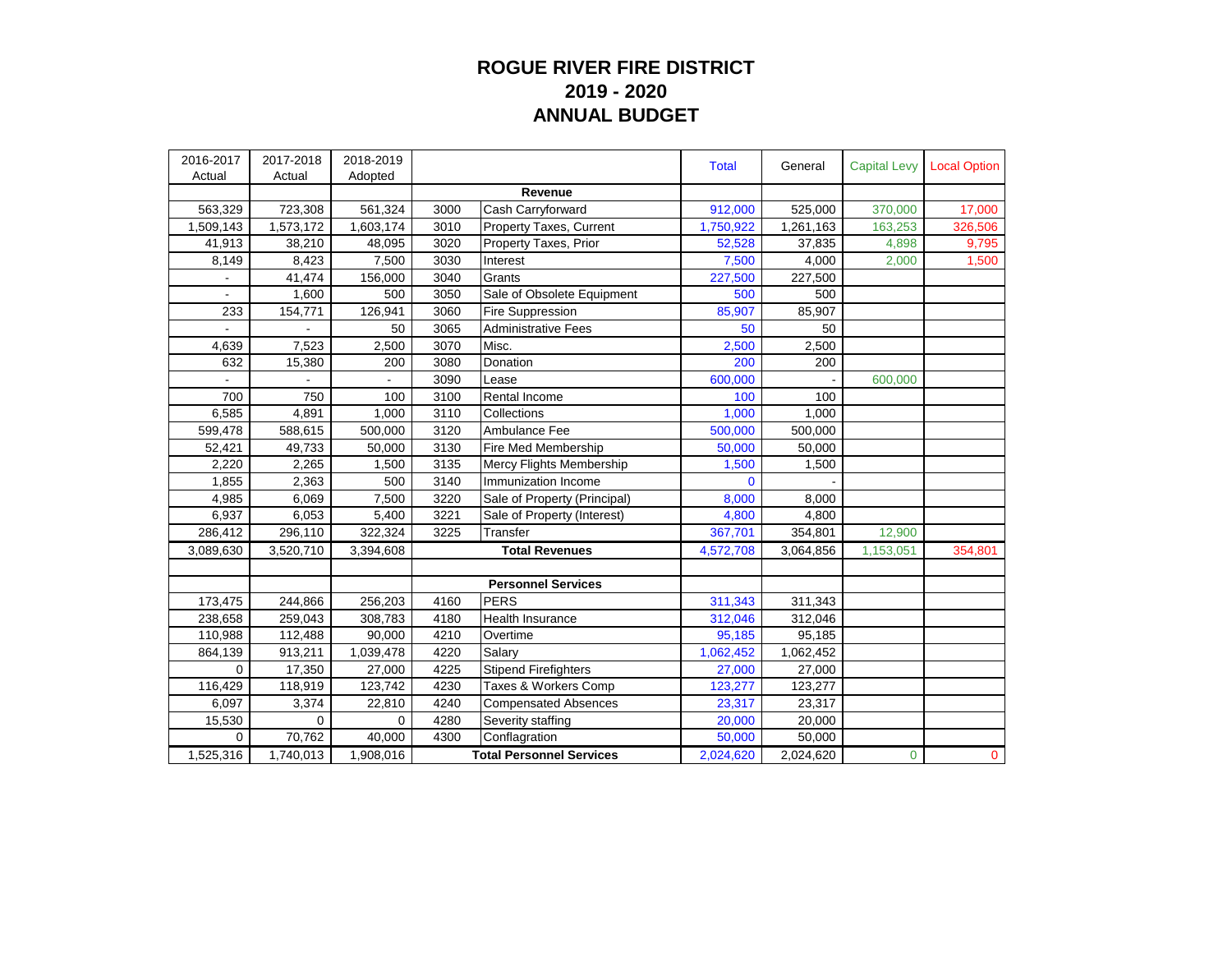## **ROGUE RIVER FIRE DISTRICT 2019 - 2020 ANNUAL BUDGET**

| 2016-2017 | 2017-2018 | 2018-2019 |      |                                       | <b>Total</b> | General | <b>Capital Levy</b> | <b>Local Option</b> |
|-----------|-----------|-----------|------|---------------------------------------|--------------|---------|---------------------|---------------------|
| Actual    | Actual    | Adopted   |      |                                       |              |         |                     |                     |
|           |           |           |      | <b>Materials &amp; Services</b>       |              |         |                     |                     |
| 10,914    | 12,430    | 13,120    | 5010 | <b>Office Supplies</b>                | 13,220       | 13,220  |                     |                     |
| 868       | 1,037     | 1,675     | 5020 | Advertising                           | 1,850        | 1,850   |                     |                     |
| 35,129    | 21,104    | 17,850    | 5030 | Station Maintenance & Repair          | 19,160       | 19,160  |                     |                     |
| 18,486    | 18,975    | 19,750    | 5040 | Service Insurance                     | 21,750       | 21,750  |                     |                     |
| 29,356    | 31,005    | 30,000    | 5050 | <b>Utilities</b>                      | 30,000       | 30,000  |                     |                     |
| 15,187    | 19,298    | 30,000    | 5060 | Apparatus Fuel                        | 30,000       | 30,000  |                     |                     |
| 2,642     | 3,410     | 4,110     | 5070 | Dues & Membership                     | 4,565        | 4,565   |                     |                     |
| 2,208     | 1,649     | 2,100     | 5080 | <b>Bank Fees</b>                      | 2,100        | 2,100   |                     |                     |
| 20,066    | 61,557    | 38,350    | 5090 | Apparatus Maintenance & Repair        | 38,800       | 38,800  |                     |                     |
| 35,551    | 33,353    | 43,010    | 5100 | <b>Medical Supplies</b>               | 38,850       | 38,850  |                     |                     |
| 875       | 2,620     | 750       | 5110 | Misc.                                 | 750          | 750     |                     |                     |
| 7,488     | 0         | 0         | 5120 | <b>Volunteer Expense</b>              | $\mathbf 0$  |         |                     |                     |
| 120       | 1,016     | 1,000     | 5130 | Civil Service Commission              | 1,000        | 1,000   |                     |                     |
| 4,208     | 4,947     | 7,300     | 5140 | Prevention                            | 6,700        | 6,700   |                     |                     |
| 11,769    | 18,232    | 61,500    | 5150 | Student/Sleeper                       | 68,550       | 68,550  |                     |                     |
| 19,148    | 34,513    | 54,125    | 5160 | <b>Contract Services</b>              | 59,100       | 59,100  |                     |                     |
| 350       | 0         | 1,000     | 5170 | Legal/Labor Negotiations              | 1,000        | 1,000   |                     |                     |
| 1,353     | $\Omega$  | 1,500     | 5180 | Elections                             | 1,500        | 1,500   |                     |                     |
| 24,203    | 19,097    | 37,900    | 5190 | Training, Travel, Lodging Exp         | 37,900       | 37,900  |                     |                     |
| 281       | 445       | 0         | 5210 | Conference, Travel, Lodging           | $\Omega$     |         |                     |                     |
| 96        | 216       | 300       | 5230 | <b>Operating Meeting Expense</b>      | 300          | 300     |                     |                     |
| 6,865     | 7,837     | 10,410    | 5250 | Uniforms                              | 10,570       | 10,570  |                     |                     |
| 22,292    | 20,786    | 17,600    | 5270 | Station Equip Maint & Repair          | 16,325       | 16,325  |                     |                     |
| 5,624     | 9,231     | 8,650     | 5280 | Incentives                            | 9,150        | 9,150   |                     |                     |
| 11,453    | 15,897    | 31,270    | 5310 | Apparatus Equipment & Supplies        | 39,040       | 39,040  |                     |                     |
| 2,463     | 4,284     | 6,500     | 5320 | Health & Safety                       | 22,300       | 22,300  |                     |                     |
| 61,567    | 64,503    | 67,000    | 5330 | <b>Communications Contracts</b>       | 70,000       | 70,000  |                     |                     |
| 14,476    | 24,232    | 18,600    | 5340 | Protective Clothing                   | 25,825       | 25,825  |                     |                     |
| 365,036   | 431,674   | 525,370   |      | <b>Total Materials &amp; Services</b> | 570,305      | 570,305 | $\Omega$            | $\mathbf{0}$        |
|           |           |           |      |                                       |              |         |                     |                     |